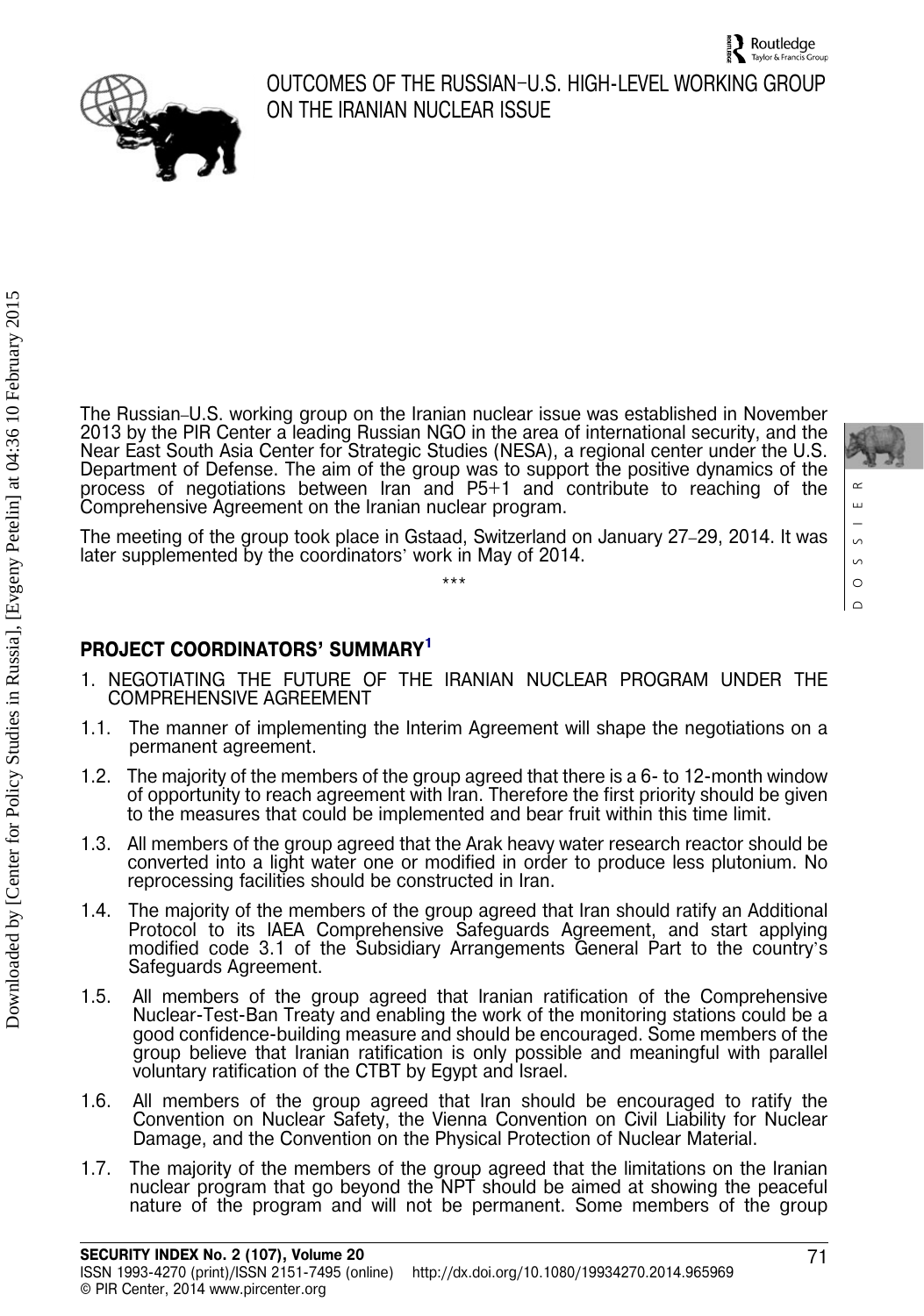proposed a seven-year period, based on the time that was necessary for IAEA to reach a broader conclusion, for which there would be no undercover activities in South Africa. Other members of the group believed that 10 years would be an acceptable compromise. A number of the members of the group believe that a much shorter period of time will be sufficient.

- 1.8. Some members of the group proposed that the IAEA Director General should be invited to the meetings between Iran and P5+1 as an observer. This would further integrate the agency in the negotiating process and help to clarify the IAEA's role within the comprehensive agreement. Along the same lines Iran and the members of P5+1 should give joint briefings at the sessions of the IAEA Board of Governors. This will increase the transparency of the process, show the unified position of negotiating parties, and serve as a confidence-building measure.
- 1.9. Some members of the group believe that not only levels and volumes of enrichment but the overall nuclear capacity of Iran should be limited by its exact and justified needs.
- 1.10. Some members of the group suggested that in order to secure the so-called uranium pathway to nuclear weapons, a cap should be put on the Iranian overall stock of LEU with 3.5 percent enrichment. Another limitation should be put on the number of Separative Work Units (SWUs) that the Iranian enrichment program has, not on the number of centrifuges, as the latter can have different SWUs per year or month depending on the type of the centrifuge.
- 1.11. A number of members of the group proposed to explore how the Islamic framework can be used to reinforce the Iranian commitments not to acquire nuclear weapons. Iranian Supreme Leader Ali Khamenei has spoken publicly against nuclear weapons and is widely believed to have issued a fatwa against the production and use of these. Including reference to the fatwa in the preamble to agreements with Iran or coming up with a similar approach could prove useful.

Some members of the group believed that all the past activities and possible military dimensions of the Iranian nuclear program should be thoroughly examined by the IAEA. However, other members of the group stressed that if the past activities of Iran remained the only pending issue, it should not impede the conclusion of the Comprehensive agreement.

### 2. REMOVING SANCTIONS

- 2.1. All members of the group believe that introduction of new nuclear-related sanctions against Iran at the current moment or at any point while the parties negotiate in good faith would be a mistake and could break up the negotiating process.
- 2.2. All of the members of the group agreed that once the Comprehensive Agreement with Iran is concluded there should be no new nuclear-related sanctions imposed on the country.
- 2.3. The majority of the members of the group agreed that the UN Security Council sanctions against Iran should be lifted, once the regime of strict long-term IAEA inspection is introduced. Some members of the group noted that as lifting the UNSC sanctions should be part of any Comprehensive Agreement, a Security Council resolution with the precise timetable and conditions for lifting the sanctions should be passed prior to reaching such an agreement.
- 2.4. The majority of the members of the group agreed that sanctions relief will prove to be one of the most difficult parts in reaching and implementing the agreement. As the major part of the U.S. sanctions against Iran are multipurpose and involve different goals apart from solving the nuclear issue, they will be harder to revoke, compared with the sanctions introduced by the UN Security Council and the EU. Dealing with the U.S. sanctions, it will be more prudent to start with those that do not require congressional action, and can be dismantled with Executive orders or waivers. Once the White House starts successfully trading the sanctions for concessions on the part of Iran, Capitol Hill might accept the benefits of the process and go along with it.
- 2.5. Some members of the group believe that the optimal way to deal with current sanctions against Iran (both international and unilateral) would be their suspension instead of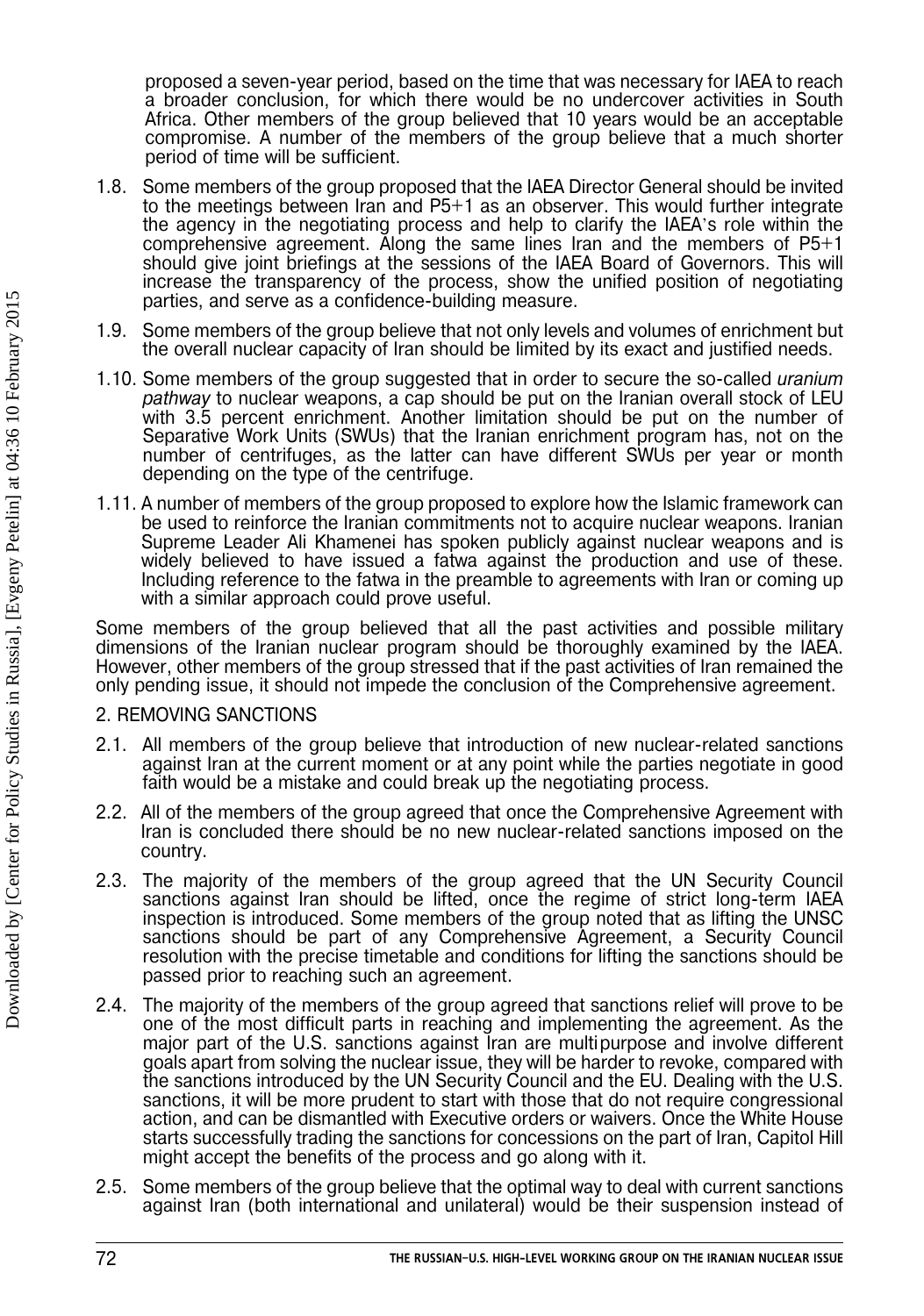removal. The suspension would require yearly renewal conditioned by certification that Teheran is not involved in illicit nuclear activities. Such a mechanism would have better chances of passing through the U.S. Congress.

#### 3. ENGAGING IRAN

- Some members of the working group stressed that the Geneva agreement remains very fragile and became possible because of the unified position of P5+1. All the actions that could provoke tensions between the members of the group (e.g. introducing new sanctions against Iran, circumventing the current sanctions regime) and undermine the negotiating process should be avoided.
- 3.2. Some members of the group proposed a greater engagement with Iran within the IAEA International Project on Innovative Nuclear Reactors and Fuel Cycles (INPRO). In the format of INPRO Iran could be advised on the best energy mix and on the building of its nuclear plants. Russia and the United States could both participate in this process.
- 3.3. Some members of the working group noted that the core of the Tehran research reactor is obsolete and should be replaced with technical assistance from the IAEA, Russia, and the United States.
- 3.4. Some members of the group indicated that organizing nuclear safety and nuclear security exercises in the Middle East with Iranian participation (those might include Bushehr NPP stress tests) could help reduce fears of Iran's neighbors and decrease tensions in the region. Same experts believe that Iran should be invited to the next Nuclear Security Summit in Washington in 2016.

Some members of the group find it necessary to aim, in the long term, at implementation of joint programs (by Russia, the USA, or both) in the nuclear sphere in the Middle East with Iranian participation. Those programs should be economically viable and demonstrate the transition from confrontation to the cooperation in the region.

- 3.5. Some members of the group noted that Iran does not have enough natural uranium for a nuclear program on its territory. Contracts for shipment of natural uranium under strict international monitoring will be seen as a sign of good will in the negotiations.
- 3.6. Some members of the group proposed to elaborate on the opportunity of the United States buying enriched uranium for its nuclear power plants from Iran. This would play well with Iranian pride, and shift the relations between the two countries from politics and ideology to the economy. Being a customer could give the United States the possibility to put forward some recommendations and conditions when it comes to uranium enrichment.
- 3.7. Some members of the group noticed that while engaging Iran in technological cooperation might have benefits, sensitive technologies must not be shared.
- 3.8. Some members of the group believe that there is a need for close cooperation with Iran to help move the country off the Financial Action Task Force on Money Laundering (FATF) black list and for step-by-step reintegration of Iran into the international financial system.
- 3.9. Some members of the group proposed to help to accelerate Iranian accession to the World Trade Organization.

### 4. REGIONAL DYNAMICS

- 4.1. To date, other Middle East countries have not been invited to the table to negotiate the Comprehensive Agreement. It seems that this will be a prevailing trend: to isolate the nuclear and the regional tracks.
- 4.2. At the same time the very process of trust-building between the P5+1 and Iran caused some significant shifts in regional politics (e.g. in relations between Iran and Saudi Arabia, Iran and Israel). Countries of the region could be further engaged in the process of normalization of relations; they can also play a role in a Comprehensive Agreement. Third parties could provide technical support for implementing and verifying the provisions of the agreement. There are a number of states that have

DOSSIER

 $\circ$  $\circ$  $\circ$  $\overline{\phantom{a}}$ 

 $\sim$  $\bar{\Xi}$